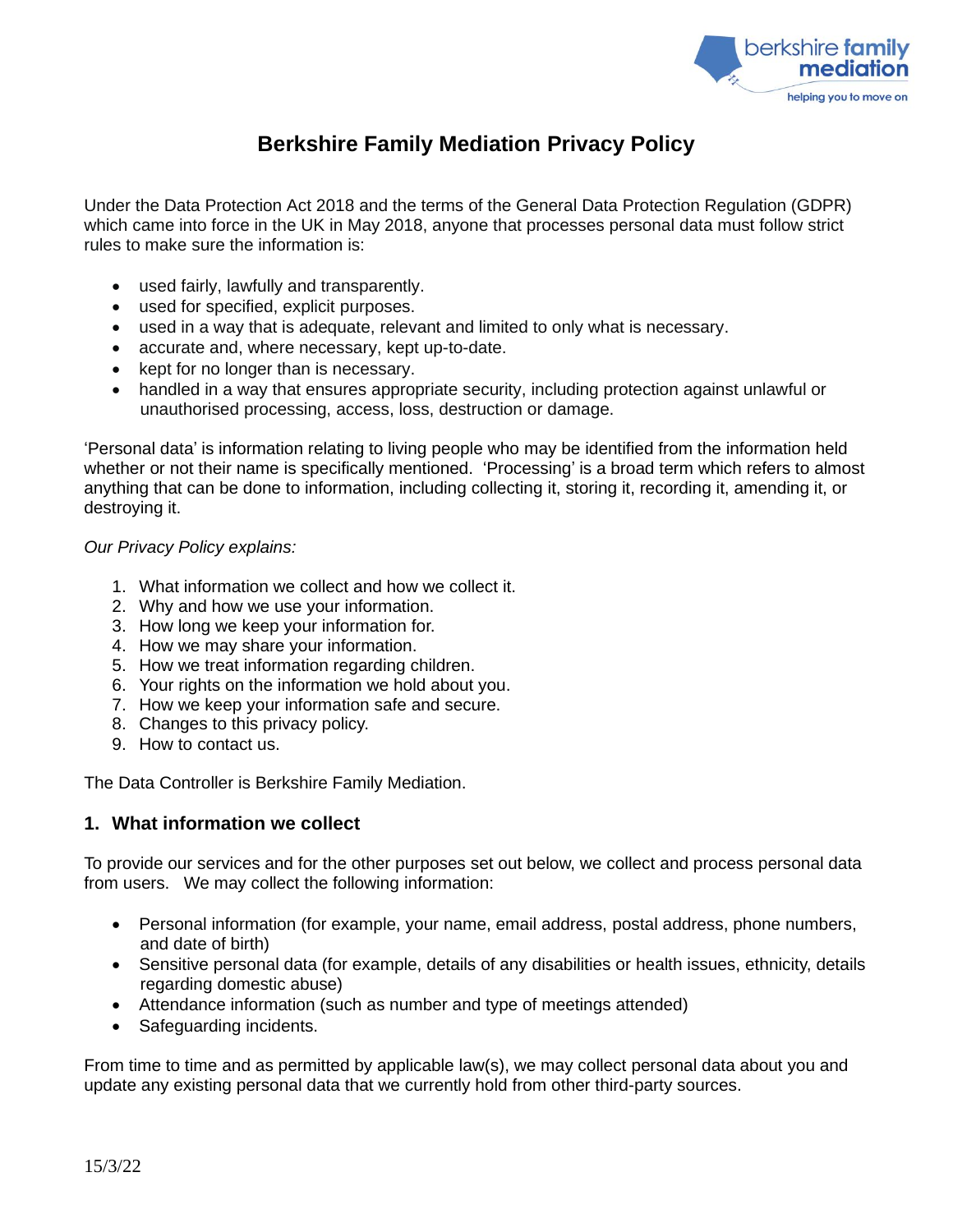

We collect your information from:

- Referral forms completed by users or their representatives (such as solicitors or parents of children under the age of 14). These forms may be hard copies, emails or completed through our website.
- Other information provided from referring organisations such as Cafcass, Courts or Social Services.

We may also collect information from telephone conversations with you, emails, and other written forms. We also hold information gathered during verbal communication in meetings.

# **2. How we use information**

We are entitled to process data under article 6(F) of the GDPR. Your personal data may be used in the following ways:

- To provide our services to you.
- To respond to your requests and inquiries.
- To improve our services. For example, to request your participation in surveys or other initiatives which help us to gather feedback in order to develop and enhance our services.
- To comply with applicable laws and professional regulations. For example, to comply with court orders, Legal Aid requirements or to carry out professional ethics/conduct investigations.
- To enable us to maintain our own accounts and records and to support and manage our employees.

# *Consent and lawful processing of data*

We process such personal data for the following purposes and legitimate interests:

- providing and enhancing our services.
- administration and programme delivery.
- dealing with medical needs we must have had explicit consent to use any information you provide.
- all other cases that are necessary for our legitimate interests. These may include actions relating to safeguarding, fraud or proceeds of crime.

# **3. How long will we keep your information for?**

Our standard period of retention of data is six years. This enables us to comply with legal requirements relating to Legal Aid contracts and other regulations relating to the delivery of accredited mediation.

We will only hold personal information that is adequate, relevant and in relation to its purpose.

# **4. Sharing and disclosure to third parties**

We may disclose your personal data to third parties from time to time under the following circumstances:

• You request or authorise the disclosure of your personal details to a third party.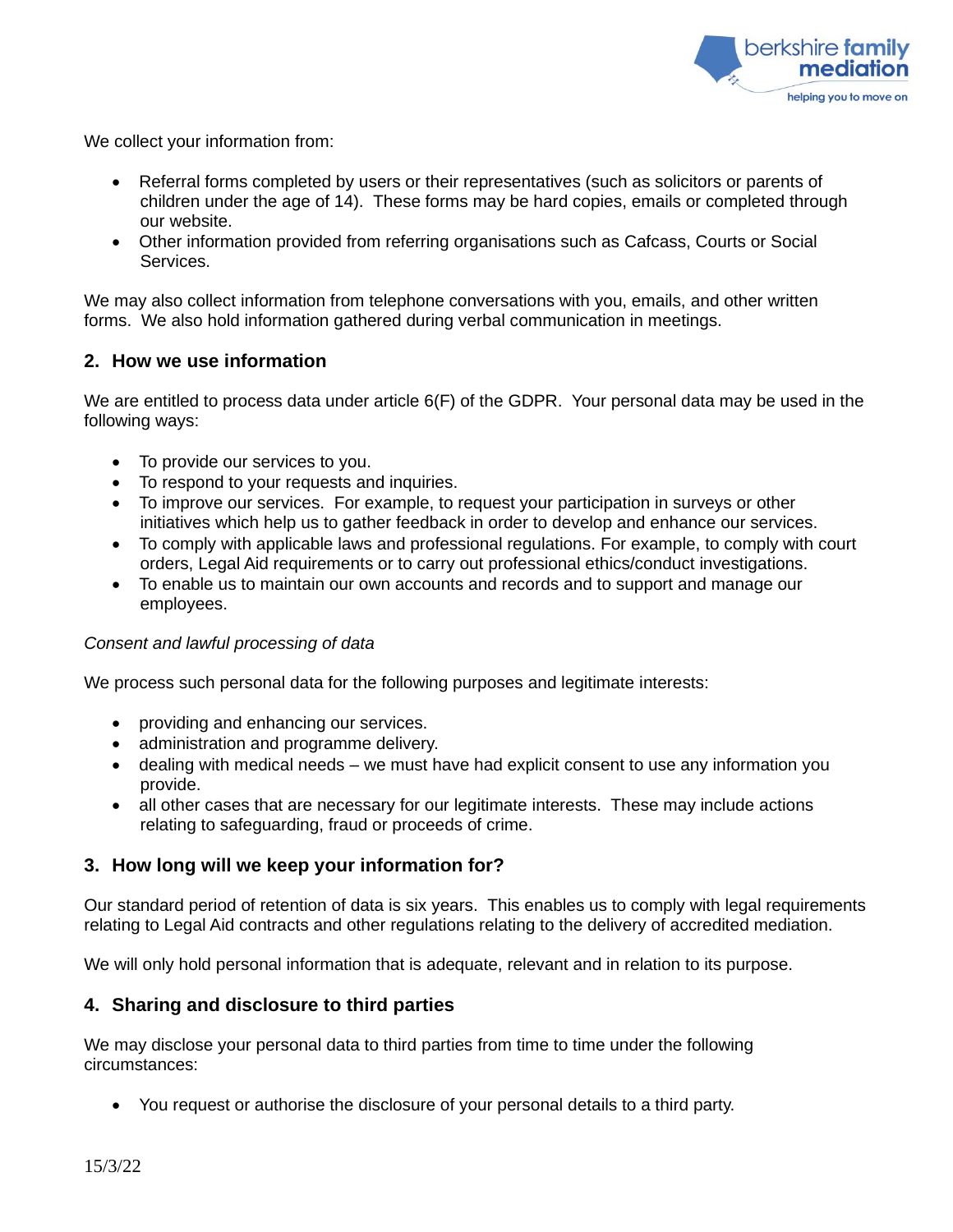

- The information is disclosed as permitted by applicable law(s) and/or to comply with applicable law(s) (for example, to comply with a search warrant or court order).
- The information is provided to service providers who perform functions on our behalf for example:
	- o Hosting providers for the secure storage and transmission of your data.
	- $\circ$  Legal and compliance consultants, such as external counsel, external auditors, Legal Aid Agency, Professional Practice Consultants or complaints supervisors or the Family Mediation Standards Board in the event that a formal complaint is made to them.
	- $\circ$  Technology providers including those who assist in the development and management of our web properties.

#### **5. Parents and children**

If the person about whom we are holding information is younger than 14 years old, then we will need to seek consent from the parent or legal guardian if consent is required. Once the person reaches the age of 14, we will seek consent from them.

# **6. Subject access and user rights**

As a user, you are subject to the following rights:

- The right to be informed of the use of your personal data.
- The right to access and/or to require the correction or erasure of your personal data.
- The right to block and/or object to the processing of your personal data.
- The right to not be subject to any decision based solely on automated processing of your personal data.
- In limited circumstances, you may have the right to receive personal data in a format which may be transmitted to another entity.

If we hold information about you, you may make a request in writing (including by email) to access the personal data we hold about you. Subject to a few limited exceptions, you will be provided with:

- A copy of the data held (most data is held on our database)
- The source of the data
- The purpose of the data
- Information regarding who it may be disclosed to. You will be reminded that some mediation documents are legally privileged.

Compliance with subject access requests is not required if we have complied with an identical or similar request within a six-month period prior to the new request and the data has not changed substantially in that period.

If the information requested is deemed excessive, we may need to charge a fee.

We will respond to a request promptly and we will aim to provide the information no more than 40 days from receipt of the request.

# **7. Information security**